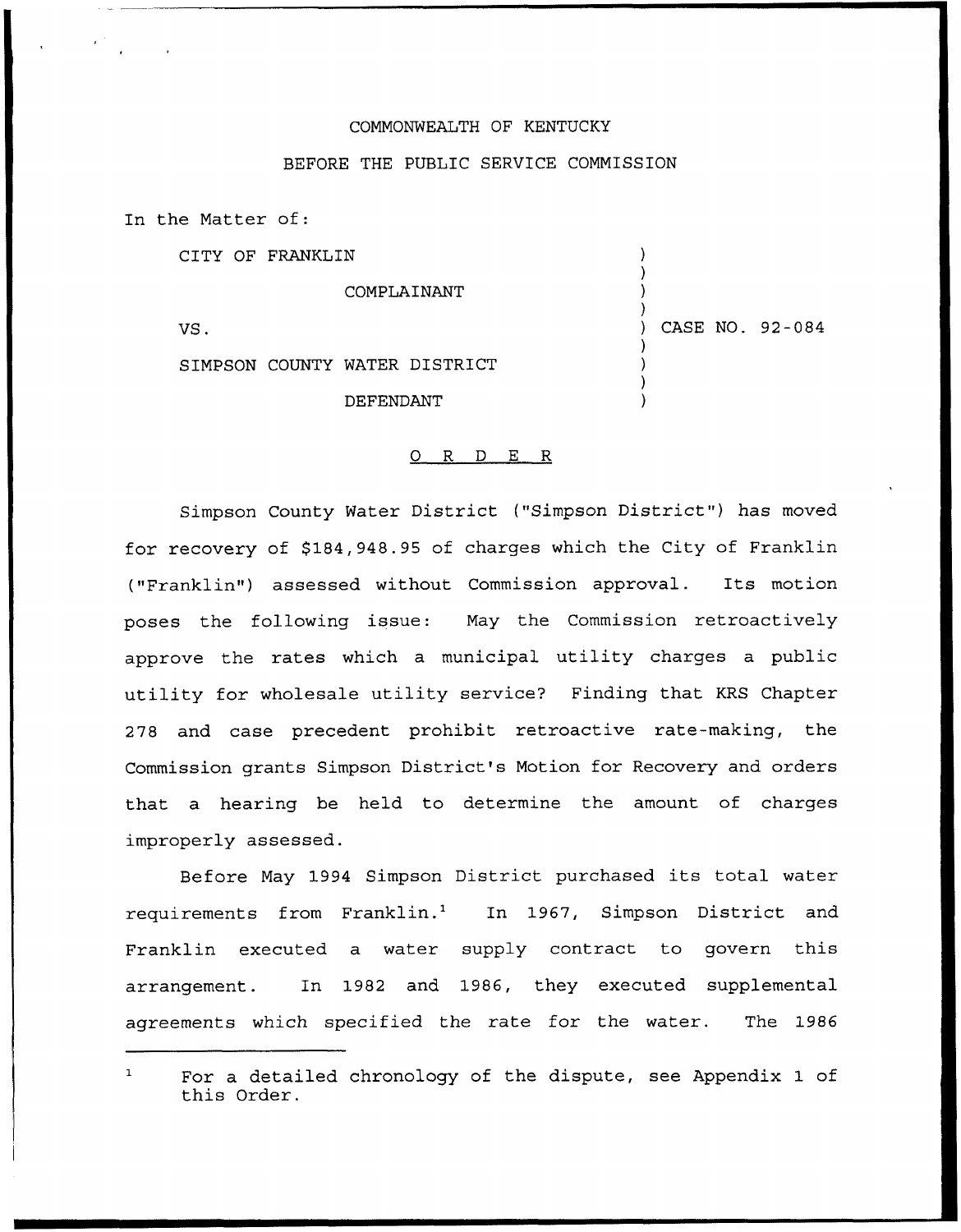Supplemental Agreement specified a rate of 84.78 cents per 1,000 gallons for the next five years. It further limited any increase in the rate which Franklin charged to Simpson District to the same percentage of increase assessed to Franklin's other customers.

In June 1990, Franklin increased its rate to Simpson District 59 percent to \$1.3478 per 1,000 gallons. In May 1991, Franklin again increased its rate to Simpson District to \$1.68 per 1,000 gallons. Simpson District contends that, contrary to the 1986 Supplemental Agreement, Franklin did not increase its retail rates by the same percentage. Maintaining that the increases violated the 1986 Supplemental Agreement, Simpson District refused to pay the increased rate and paid only the 1986 Supplemental Agreement rate.

In October 1991, Franklin brought suit in Simpson Circuit Court against Simpson District to collect the unpaid rates. Finding that the Commission had jurisdiction over the contract, Simpson Circuit Court dismissed the action for lack of subject matter jurisdiction.<sup>2</sup> Franklin successfully appealed to the Kentucky Court of Appeals.<sup>3</sup> Simpson District in turn appealed to the Kentucky Supreme Court which, in Simpson County Water District v. Citv of Franklin, Ky., <sup>872</sup> S.W.2d 460 (1994), reversed the Court of Appeals and affirmed the Simpson Circuit Court decision.

 $\overline{2}$ City of Franklin v. Simpson County Water District, No. 91-CI-00184 (Simpson Cir. Nov. 12, 1991).

 $\overline{3}$ Citv of Franklin v. Simpson Countv Water District, No. 91-CA-002675-MR (Ky. Ct. App. Jan. 8, 1993).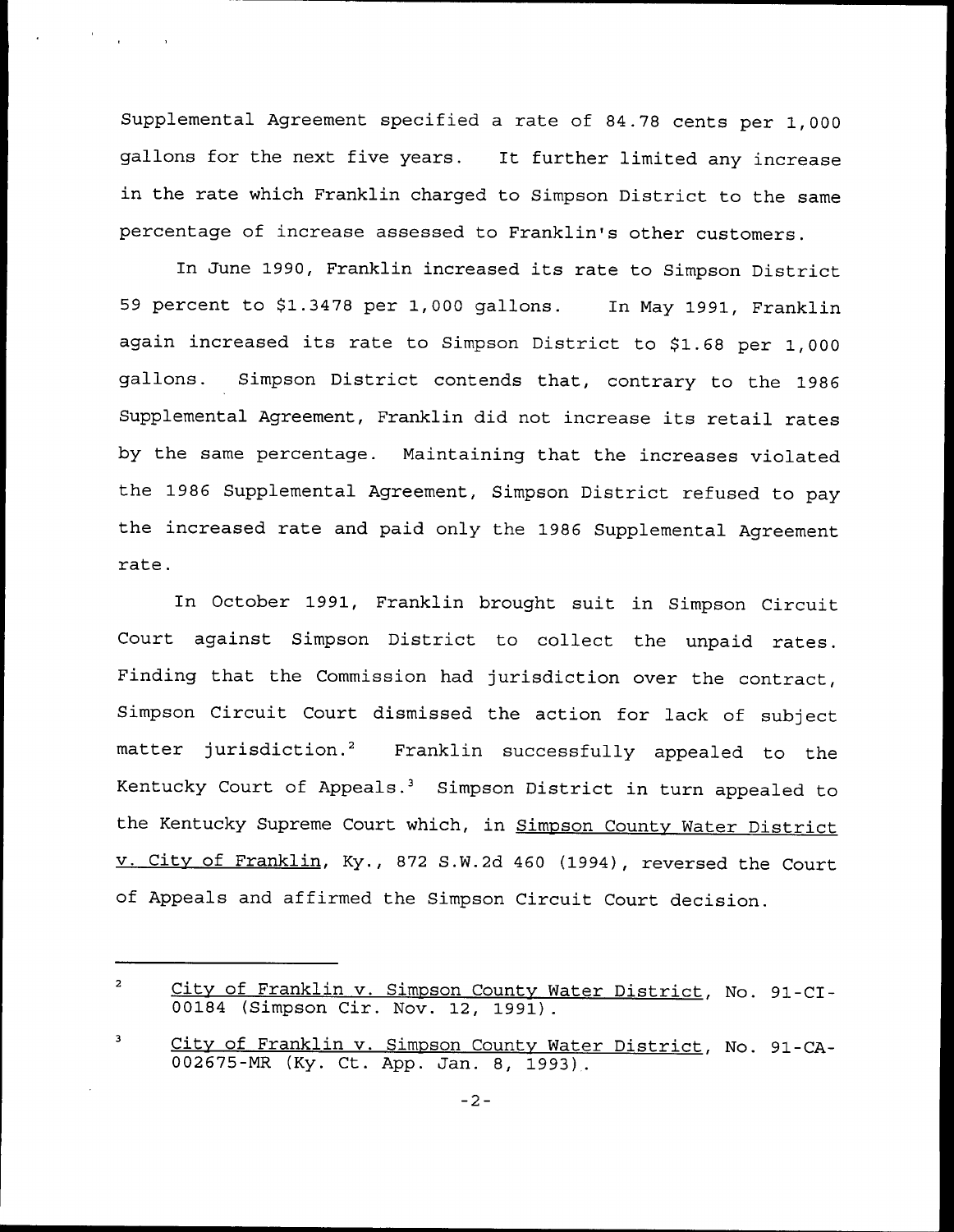In April 1993, while Simpson District's appeal to the Supreme Court was pending, Franklin threatened to discontinue water service to Simpson District unless it paid its arrearage or posted bond. After unsuccessfully seeking a temporary injunction from Simpson Circuit Court, Simpson District agreed to pay Franklin's demanded rate in lieu of posting bond. From April 23, 1993 until Nay 19, 1994, Simpson District paid the demanded rate under protest.

On March 4, 1992, while appealing the Simpson Circuit Court's dismissal of its action against Simpson District, Franklin filed <sup>a</sup> complaint against Simpson District with the Commission. It sought, among other things, approval of its current rates. Finding that it lacked jurisdiction over municipal utilities, the Commission dismissed the complaint.<sup>4</sup> Franklin then brought an action for review of the Commission's Order. Although Franklin Circuit Court affirmed the Commission's Order, the Kentucky Court of Appeals, based upon the **Simpson County** decision, reversed and remanded the matter to the Commission.<sup>5</sup>

District subsequently moved for recovery of Simpson \$ 184,948.95 in overcharges collected between April 23, 1993 and Nay 19, 1994. This amount reportedly represents the difference between the cost of water which Simpson purchased at Franklin's current

Order of Nay 26, 1992.

Citv of Franklin v. Kentuckv Public Service Commission and Simpson Countv Water District, No. 93-CA-001072-S (Ky. Ct. App. Nay 6, 1994) .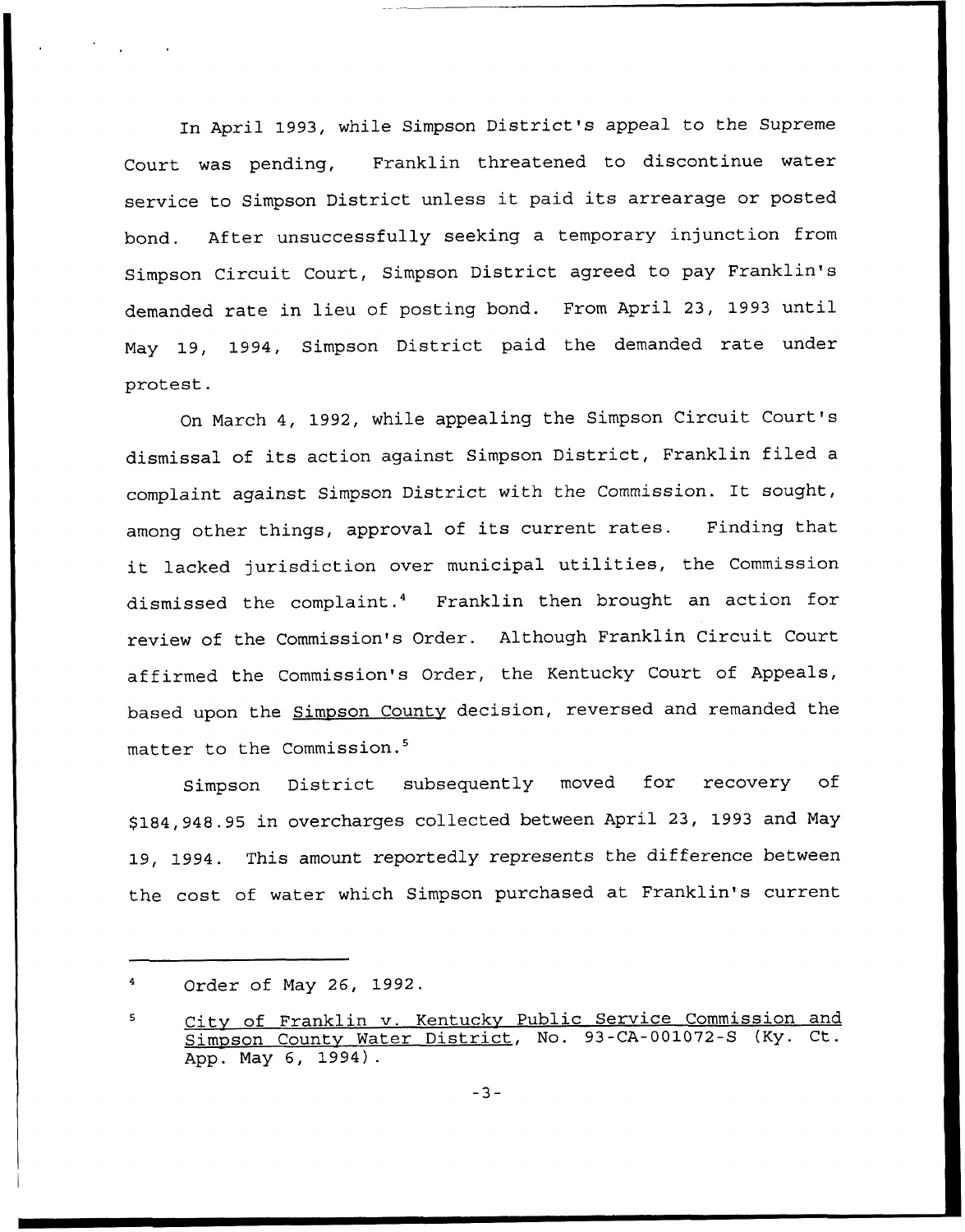rate and the cost of water under the 1986 Supplemental Agreement's rate.

Simpson District's motion poses the following issue: Nay the Commission retroactively approve <sup>a</sup> municipal utility's rates for wholesale utility service? If the Commission lacks the authority to approve retroactively <sup>a</sup> municipal utility's rates, then Franklin must refund any rates which exceeded the 1986 Supplemental Agreement rate and which have not yet received Commission approval. If, however, the Commission possesses such authority, then the Commission must review the reasonableness of rates which Franklin charged between April 23, 1993 and Nay 19, 1994 before ruling on Simpson District's motion.<sup>6</sup>

Franklin argues that, due to the unique circumstances of this case, the Commission may retroactively approve Franklin's wholesale rates. The central premise of Franklin's argument is that, had the Commission exercised its jurisdiction in the first instance, Franklin's current rates would have received Commission approval and have been in effect as of April 23, 1993. Since the Commission erred when it failed to exercise jurisdiction, it has the power to retroactively establish Franklin's rates.

<sup>A</sup> pervasive and fundamental rule underlying the utility rate-making process is that "rates are exclusively prospective in nature." New England Telephone And Telegraph Co. v. Pub. Util. Comm'n, <sup>358</sup> A.2d <sup>1</sup> (R.I. 1976). The rationale for this rule is that

To this end, the Commission ordered the parties to submit written briefs on this issue. See Order of April 4, 1995.

 $6^{\circ}$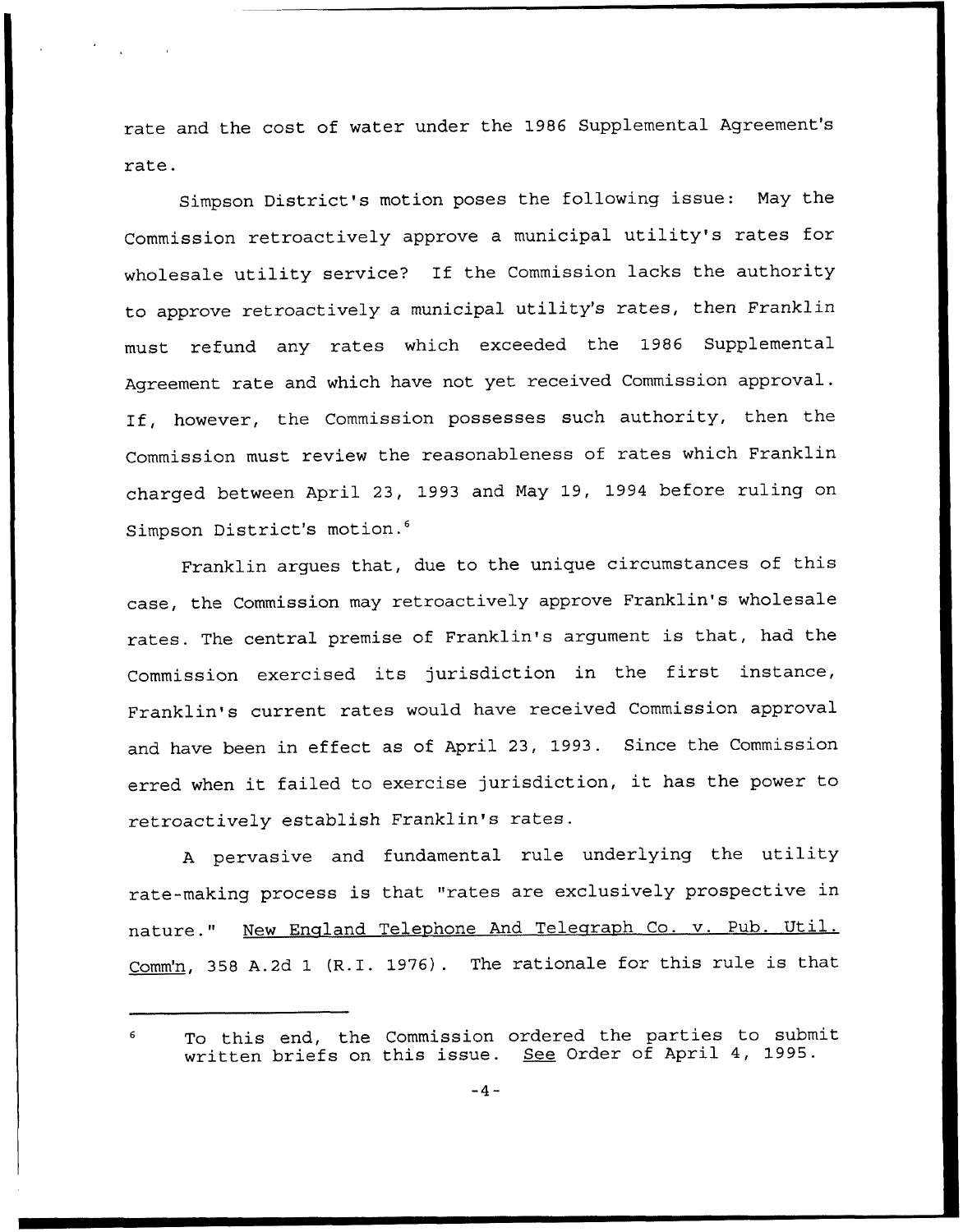the Commission acts in <sup>a</sup> legislative capacity when exercising its rate-making authority. As rate-making orders have statutory effect, they are subject to the rules ordinarily applied in statutory construction. To accord <sup>a</sup> rate order retroactive effect requires "the clearest mandate." Claridge Apartments Co. v. Commissioner of Internal Revenue, 323 U.S. 141 (1944).<sup>7</sup>

Chapter 278 contains no evidence that the Legislature conferred any authority upon this Commission to establish rates retroactively. KRS 278.200<sup>8</sup> expressly states that a contract rate between a city and a public utility may not be changed until a hearing has been held. KRS 278.180, which prescribes the method for changing rates, makes no provision for retroactive rate increases. KRS 278.270 provides that the Commission, upon finding a utility's existing rates to be unjust, unreasonable, or

 $\overline{7}$ This principle has been applied to preclude, almost without exception, utility regulatory commissions from engaging in retroactive rate-making. See, e.g., New England Tel. & Tel. Co. v. Public Util. Comm'n, 362 A.2d 741 (Me. 1976); Michigan Bell Tel. Co. v. Michiaan Pub. Serv. Comm'n, 24 N.W.2d 200 (Mich. 1946); Wisconsin Telephone Co. v. Public Serv. Comm'n, 287 N.W. 122 (Wis. 1939).

The commission may, under the provisions of this chapter, originate, establish, change, promulgate and enforce any rate or service standard of any utility that has been or may be fixed by any<br>contract, franchise or agreement between the contract, franchise or agreement between utilitv and anv citv, and all rights, privileges and obligations arising out of any such contract, franchise or agreement, regulating any such rate or<br>service standard, shall be subject to the service standard, shall be subject to the jurisdiction and supervision of the commission, but no such rate or service standard shall be changed, nor any contract, franchise or agreement affecting<br>it abrogated or changed, until a hearing has been had before the commission in the manner prescribed in this chapter [emphasis added].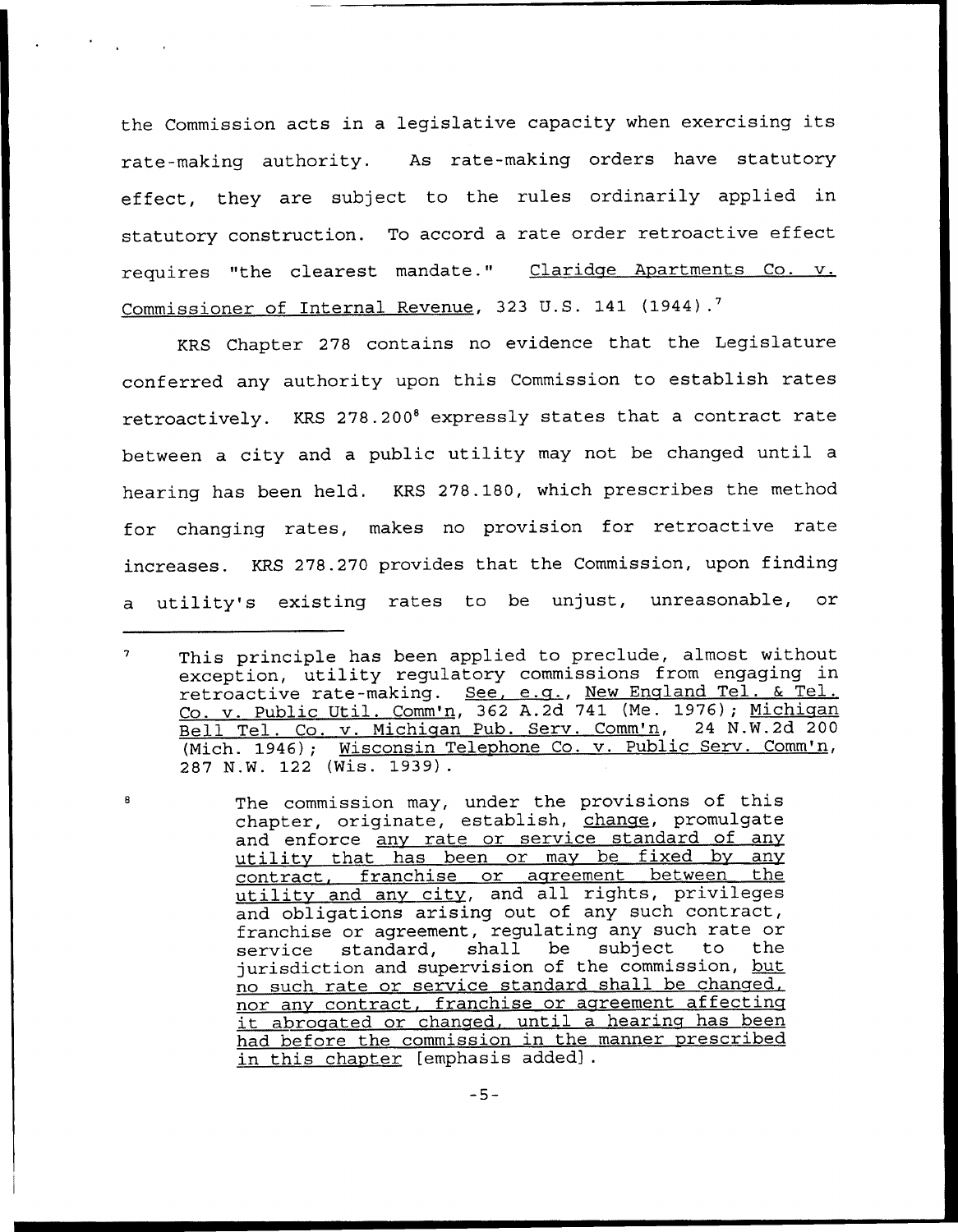insufficient, "shall by order prescribe a just and reasonable rate to be followed in the future [emphasis addedj."

The Commission's failure to entertain Franklin's complaint when filed does not confer any additional authority upon the Commission. See, e.q., Utah Power & Light Co. v. Idaho Public Utilities Comm'n, 685 P.2d 276 (Idaho 1984); Mountain States Telephone and Telegraph Co. v. New Mexico State Corp. Comm'n, 563 P.2d 588 (N.M. 1977).

Franklin also argues that Commission review of its wholesale rates is not rate-making and therefore is not subject to any prohibition against retroactive rate-making. It contends that municipal utility rates are presumptively valid and reasonable. In reviewing these rates, the Commission is not engaging in ratemaking but merely affirming the municipal utility's rate.

Franklin's contention is wide of the mark. Even if the Commission merely accepts Franklin's proposed rates after hearings on the proposed rates, it engages in rate-making. By its acquiescence, it establishes new rates for the municipal utility to charge. Moreover, KRS 278.200,-by requiring the Commission to hold a hearing on any proposed change in contract rate, implies that such changes are not presumptively valid and reasonable, but that their reasonableness must be adequately demonstrated. $9$ 

Since the Commission may not establish new rates for Franklin retroactively and since the rates charged between April 23, 1993

Nhen viewed in conjunction with KRS 278.190(3), which imposes 9 upon the requesting utility the burden of proof to show that the requested rate or charge is just and reasonable, this implication becomes even stronger.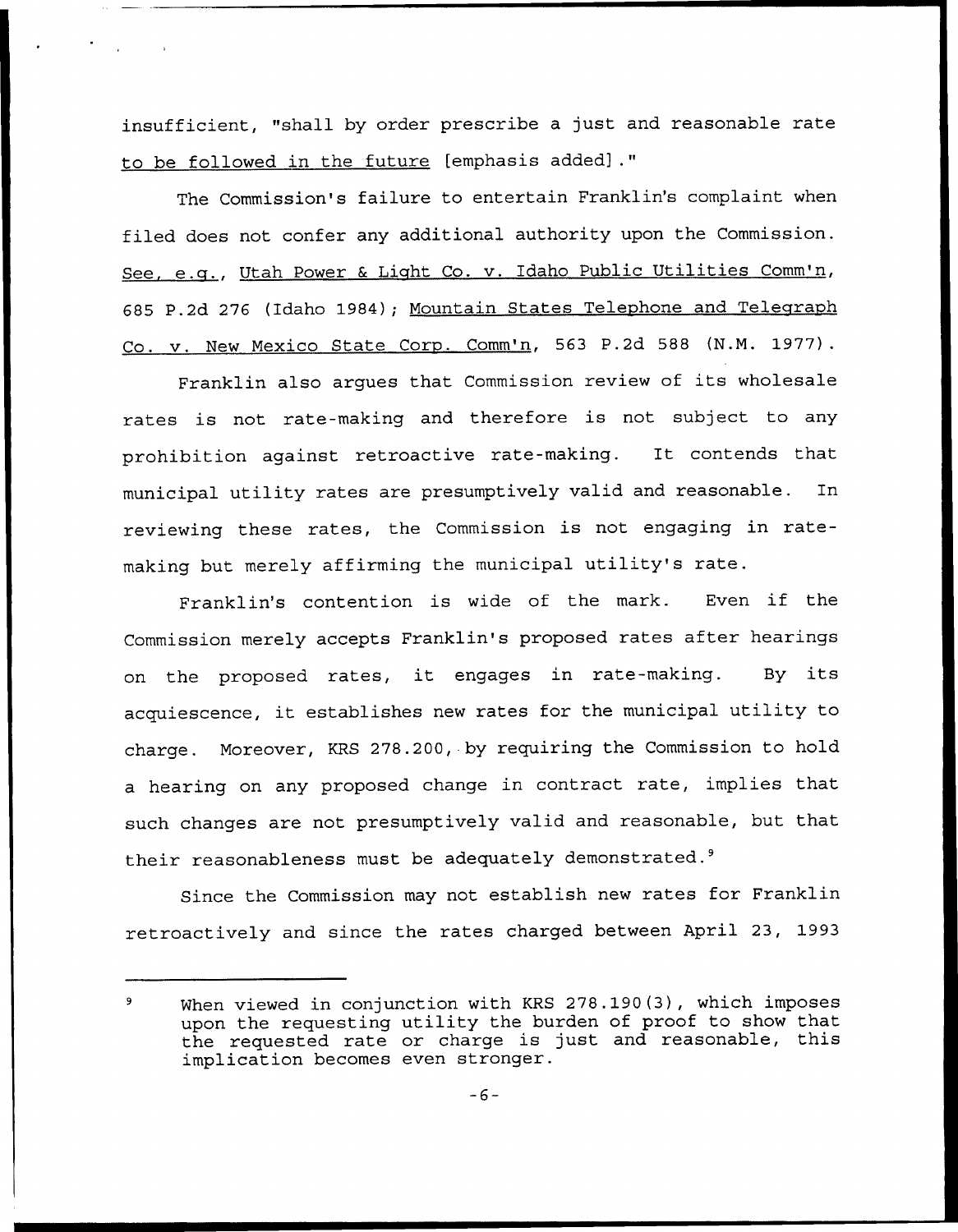and May 19, 1994 were neither rates for which the 1986 Supplemental Agreement provided nor rates which the Commission approved, Franklin could not lawfully charge those rates. Any rates charged and revenues collected which were in excess of the 1986 Supplemental Agreement's rate should be refunded. Accordingly, Simpson District's motion should be granted and an evidentiary hearing should be held to determine the amount of any overcharges.

The Commission's action should not be misconstrued. The Commission does not hold that the Supreme Court's holding in Simpson County should be retroactively applied to all municipal utilities providing utility service to public utilities. It does not hold that any changes to contracts between municipal utilities and public utilities prior to the Kentucky Supreme Court's decision in Simpson County are invalid or improper. To the contrary, the Commission presumes that, absent unusual circumstances, the rates which a municipal utility charged to its public utility customers as of April 21, 1994 are proper and valid. As to the parties to this proceeding, however, the Supreme Court has expressly held that Franklin's efforts since <sup>1988</sup> to adjust its rates beyond the limits provided in the 1986 Supplemental Agreement without Commission approval are an "improper engagement in rate making," Simpson County at 463, and that express Commission approval for those actions was required.

Before any review of Franklin's proposed rates, the Commission will require Franklin to supplement its complaint. In Case No. 95-

 $-7-$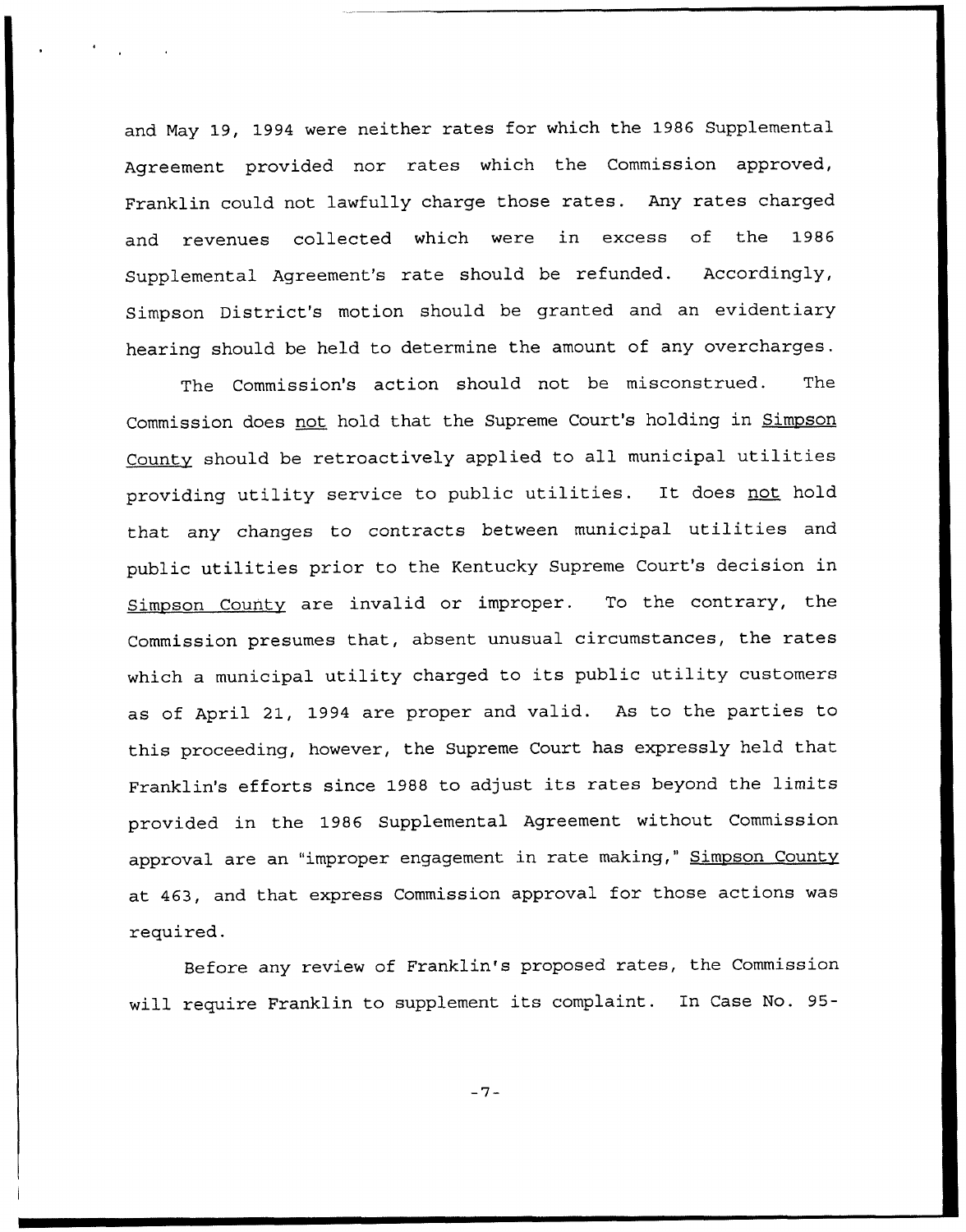044, $^{\text{10}}$  the Commission held that, when applying for an adjustment of its wholesale rates, <sup>a</sup> municipal utility must comply with the requirements of Commission Regulation 807 KAR 5:001, Section 10. This regulation provides the minimum information needed to review a rate application. Franklin has not filed any of the information required by this regulation. Until that information is provided, no action can be taken on its application.

IT IS THEREFORE ORDERED that:

1. Simpson District's Motion for Recovery is granted.

2. Franklin shall refund to Simpson District all monies collected in excess of the rate specified in the 1986 Supplemental Agreement.

3. Unless the parties stipulate the amount of any overcharge, a hearing in this matter shall be held on February 28, 1996 at 10:00 a.m., Eastern Standard Time, in Hearing Room 1 of the Commission's offices at 730 Schenkel Lane, Frankfort, Kentucky for the purpose of determining the amount of monies, if any, which Franklin collected from April 23, 1993 to May 19, 1994 in excess of the rate specified in the 1986 Supplemental Agreement.

4. Each party shall file, within <sup>20</sup> days of the date of this Order, the written direct testimony of all witnesses whom it intends to call at the scheduled hearing.

5. Within 60 days of the date of this Order, Franklin shall supplement its complaint to comply with the requirements of 807 KAR

<sup>10</sup> Case No. 95-044, The Application of Bowling Green Municipal Utilities for an Increase in Water and Sewer Rates to Warren County Water District (April 7, 1995).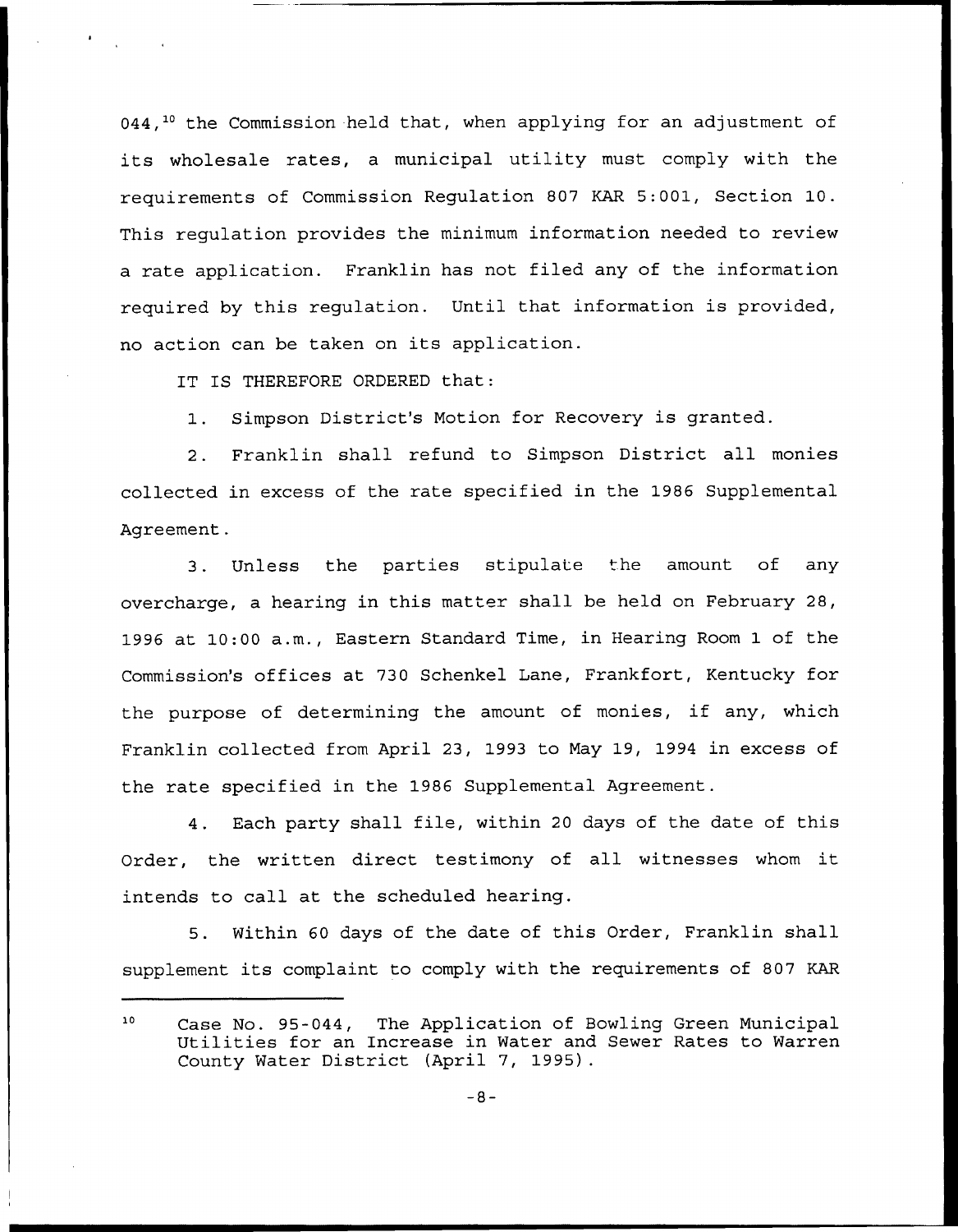5:001, Section 10. Franklin's failure to comply with this provision will result in dismissal of Franklin's complaint.

Done at Frankfort, Kentucky, this 18th day of January, 1996.

PUBLIC SERVICE COMMISSION

K Breach Chairma

Chairman

Commissioner

ATTEST

Executive Director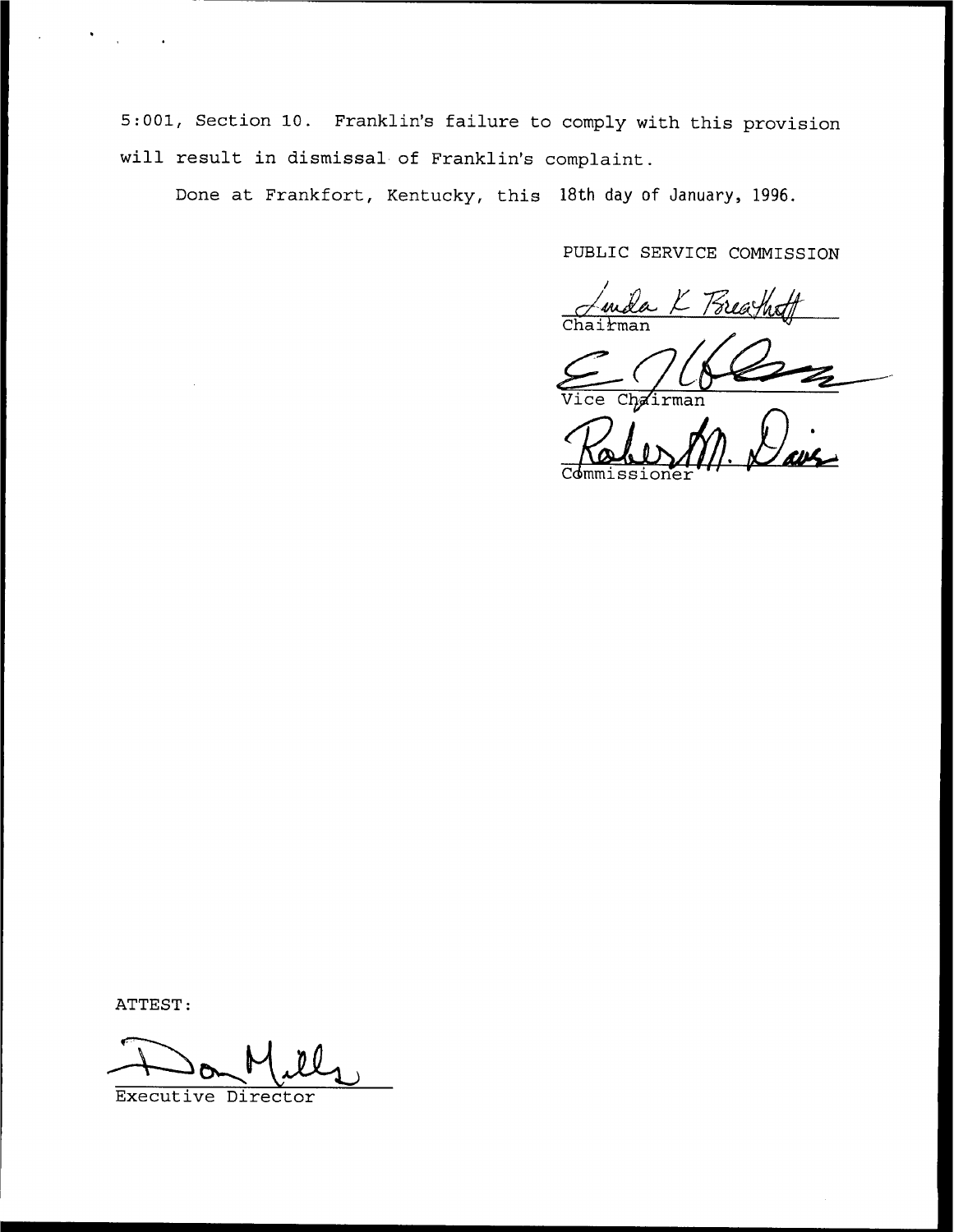### APPENDIX j.

## APPENDIX TO AN ORDER OF THE KENTUCKY PUBLIC SERVICE COMMISSION IN CASE NO. 92-084 DATED JANUARY 18, 1996

# CHRONOLOGY OF EVENTS

| Date     | Event                                                                                                                                                                                                                                                                          |
|----------|--------------------------------------------------------------------------------------------------------------------------------------------------------------------------------------------------------------------------------------------------------------------------------|
| 4/5/67   | Simpson County Water District and City of Franklin enter<br>a water supply contract.                                                                                                                                                                                           |
| 8/26/82  | Simpson County Water District and City of Franklin enter<br>Supplemental Agreement. Specified rate is 54 cents per<br>1,000 gallons.                                                                                                                                           |
| 4/3/86   | Simpson County Water District and City of Franklin enter<br>Second Supplemental Agreement. Specified rate is 84.78<br>cents per 1,000 gallons.                                                                                                                                 |
| 6/25/90  | City of Franklin enacts ordinance which increases the rate<br>which Simpson County Water District must pay to<br>\$1.3478 per 1,000 gallons (59% increase). Simpson<br>County Water District refuses to pay the increased rate.                                                |
| 5/13/91  | City of Franklin enacts second ordinance which increases<br>the rate charged to Simpson County Water District to<br>\$1.68 per 1,000 gallons. Simpson County Water District<br>refuses to pay the increased rate and continues to pay the<br>1986 Supplemental Agreement rate. |
| 8/26/91  | City of Franklin files an action to collect unpaid charges in<br>Simpson Circuit Court.                                                                                                                                                                                        |
| 11/12/91 | Simpson Circuit Court dismisses the City of Franklin's<br>action for lack of subject matter jurisdiction.                                                                                                                                                                      |
| 3/4/92   | City of Franklin files its complaint against Simpson County<br>Water District with the Public Service Commission.                                                                                                                                                              |
| 5/26/92  | Public Service Commission dismisses the portion of the<br>City of Franklin's complaint which sought Commission<br>approval of its rates.                                                                                                                                       |